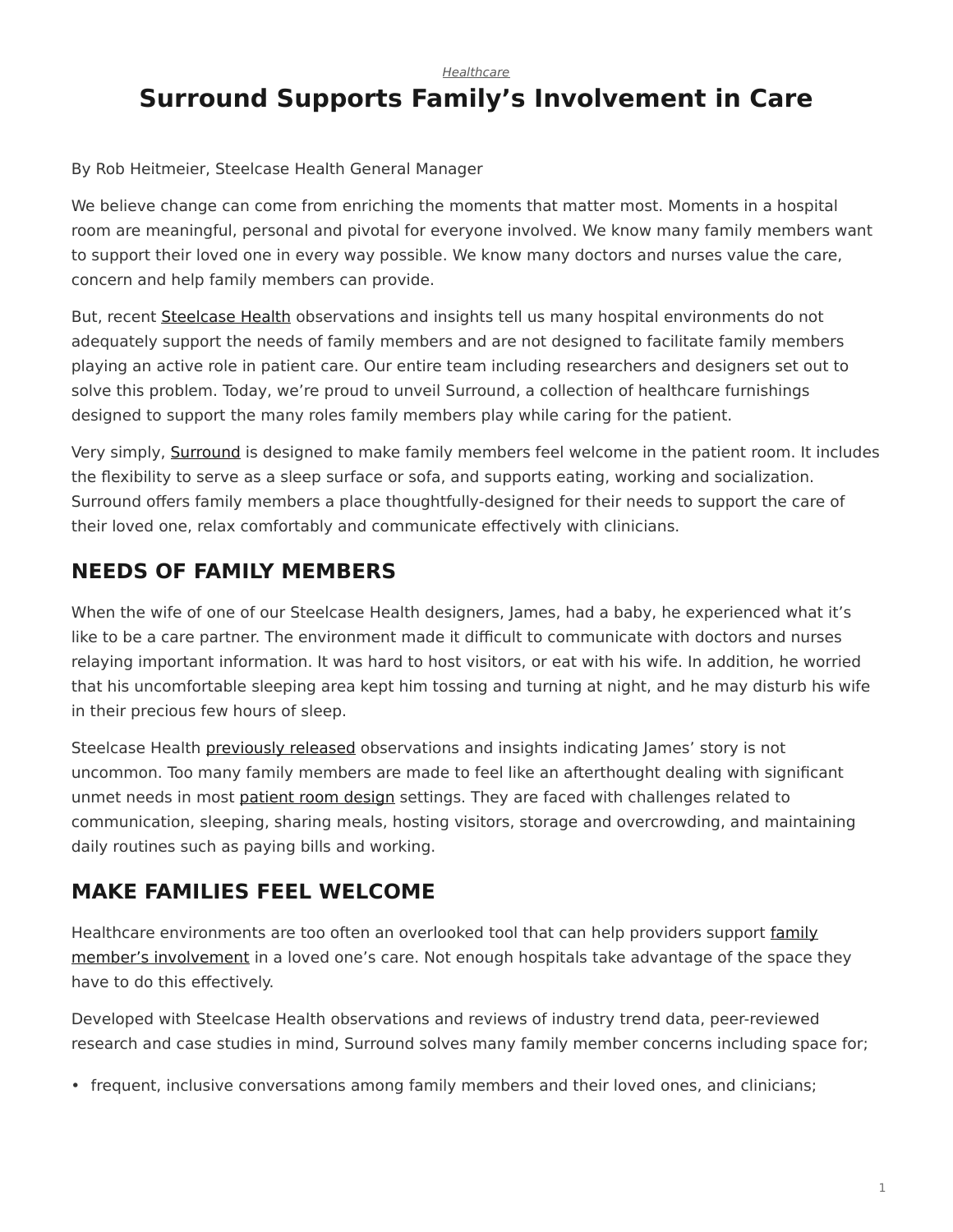- daily living activities, such as eating, working, sleeping, socializing and hosting;
- flexibility of seating to support a range of body types and postures, including lounging and reclining;
- spatial efficiency and hygiene, reducing clutter in the way of clinicians and easing cleaning for staff;
- clinician requirements, minimizing family members' risk of impeding patient care;
- family members to place belongings.

Surround is designed to accommodate the critical roles the family plays in the hospital room. It's modular and integrated design is flexible, and easily reconfigured. It includes; a high-recline arm for relaxed and reclined postures, an integrated sliding table for eating or working, ambient lighting for reading without disturbing the patient, an intuitive fold-down [hospital sleeper sofa](https://www.steelcase.com/products/sofas/), power outlets and a USB port in the arms, open storage for personal belongings and complete access to the floor for fast and effective cleaning.

James knows a solution like Surround would have helped his new family have a more comforting experience during their hospital stay. We study the places that support health to deliver insights and solutions to create moments that can lead to change — moments that enhance the wellbeing, empathy and connection of clinicians, patients and families.

For more information and resources on Surround visit [SteelcaseHealth.com/Surround](http://steelcasehealth.com/surround).

Rob Heitmeier is general manager, Steelcase Health, a brand dedicated to developing research-driven, evidence-based solutions for the healthcare industry. Steelcase Health is focused on making healthcare environments more comfortable, more efficient and more conducive to the healing process.

#### **[Steelcase](https://www.steelcase.com/research/articles/author/steelcase-360/)**

Steelcase 360 explores the latest research, insights and trends on how the power place can make a difference in the way people work, learn and heal.

| +About Steelcase |  |
|------------------|--|
| +Customer Care   |  |
| +Legal Notices   |  |
| +Connect With Us |  |